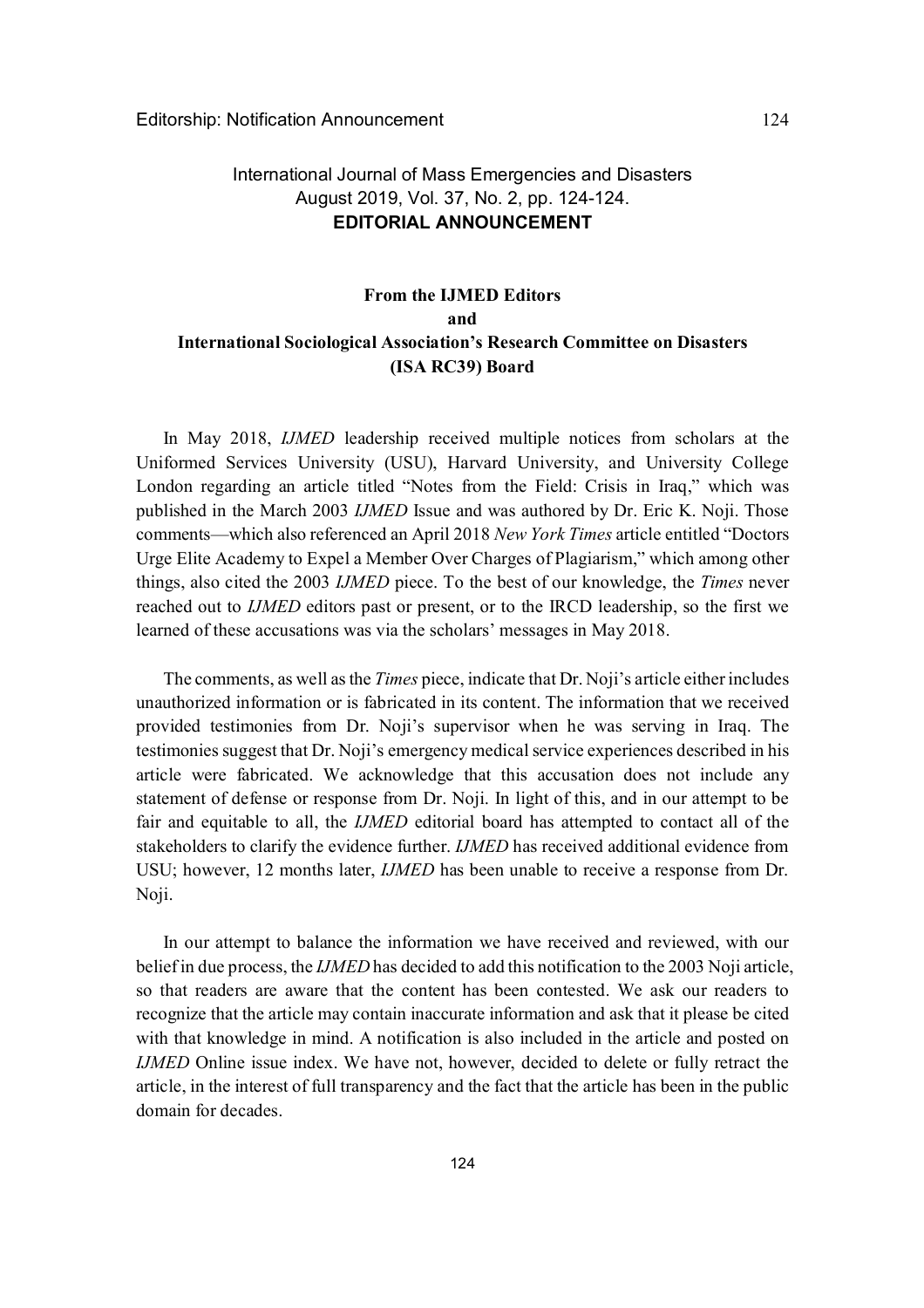## **Notification from** *IJMED***: This article may contain inaccurate information and should be cited with additional caution!**

International Journal of Mass Emergencies and Disasters March 2003, Vol. 21, No. 1, pp. 123-127.

### **EDITORIAL ANNOUNCEMENT**

### **Notes from the Field:Crisis in Iraq**

#### **Eric K.Noji,M.D.**

Deputy Chief, Medical and Health Unit US Disaster Assistance Response Team US Agency for International Development (USAID) Baghdad, Iraq Email: exn1@cdc.gov

On March 19, 2003, coalition forces began military operations in Iraq. As a result of the conflict and subsequent humanitarian emergency affecting the civilian population of Iraq, the United States deployed the largest Disaster Assistance Response Team (DART) in U.S. history. The DART is comprised of more than 60 humanitarian response experts from USAID; the Department of State's Bureau of Population, Refugees and Migration (PRM); and the Department of Health and Human Service's Public Health Service.

The core DART team is headquartered in Kuwait City (and will soon move to Baghdad). The DART also supervises three mobile field offices in southern, western and northern Iraq. Since the onset of hostilities, DART staff have conducted several assessments south of Baghdad in the region between the Tigris and Euphrates Rivers in what is called the "Mesopotamian plain" and in the Baghdad metropolitan region; directed assistance (e.g., food, water and pharmaceuticals) towards vulnerable populations, including civilians displaced by war, women and children; and provided funding to international relief organizations such as UNICEF and WHO and several non-governmental organizations.

As Deputy Chief of the Health and Medical Unit, I am responsible for coordinating the following activities:

- 1. Assessment of the status of water supply, sanitation, excreta disposal, and population hygiene practices
- 2. Prevalence of communicable diseases

 $\overline{a}$ 

This was a late submission before we went to press.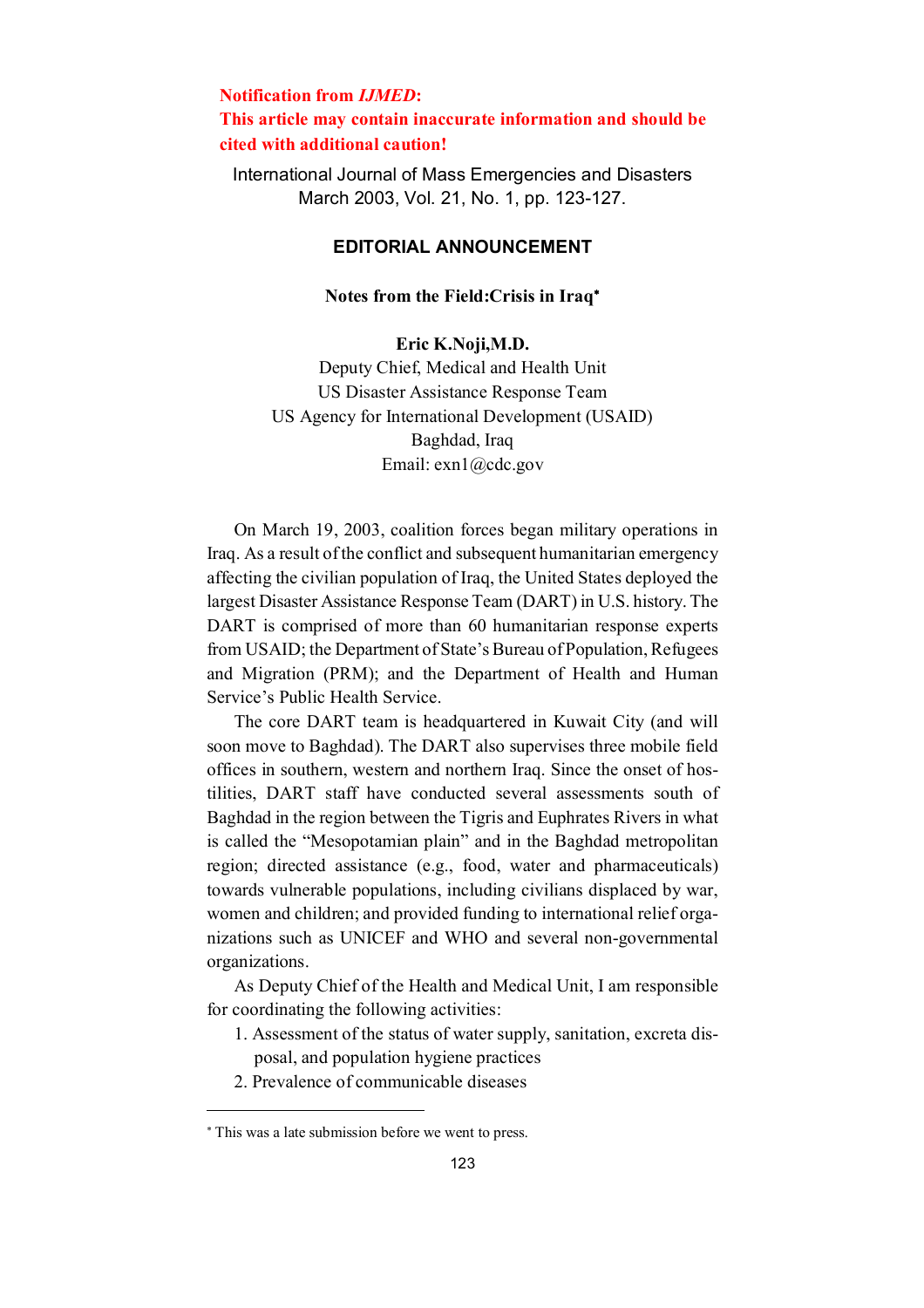- 3. Immunization coverage
- 4. Nutritional status
- 5. Maternal and child health
- 6. Epidemic investigation, confirmation and institution of control measures
- 7. Impact of landmine and UXO injuries
- 8. Monitoring supplies, equipment, pharmaceuticals and medical personnel entering Iraq or in the "pipeline"
- 9. Assessment of the status, capability and degree of damage to healthcare facilities

I have now been working in Iraq for over six weeks. Much of my work has been in hospitals, directly with patients and trying to identify the most critical needs of the health system, which has been under strain before, during and after the war.

We have now done a lot of brief assessments, covering ten cities, and are getting a pretty good overview of the medical and public health situation, albeit only in those areas of the country secure enough for non-military relief personnel to work. The Health Team still needs to look in more detail at morbidity and mortality figures but it is telling that after nearly three weeks of on-the ground assessments, the Health Team has determined that the situation is not a major medical nor public health humanitarian catastrophe on levels seen in northern Iraq in 1991, Somalia (1992), Rwanda and Zaire (1994), Bosnia (1996), Kosovo and East Timor (1999) and southern Sudan today. Fortunately, the team has not seen any signs of famine nor massive epidemics in Iraq (although they have seen increases in childhood diarrheal rates all over the country compared with past years, primarily due to the lack of potable water and non-functioning water treatment plants), nor have they observed any mass displacements of people as seen in several recent complex humanitarian emergencies.

There are, of course, significant problems, particularly now in Baghdad, where there is still no big hospital fully functioning. Those problems are mainly linked to looting, vandalism and to a lack of organization, a lack of leadership. There is a power vacuum and this is particularly affecting the health sector. So there is indeed a crisis in the health sector with real medical and public health needs in Iraq. There are many patients with chronic diseases who cannot get their medicines. Some people will need secondary surgery for their war injuries. There is a lack of oxygen supplies and of anesthetic drugs. Salaries (or more accurately, the lack thereof) for health workers are a major issue. The